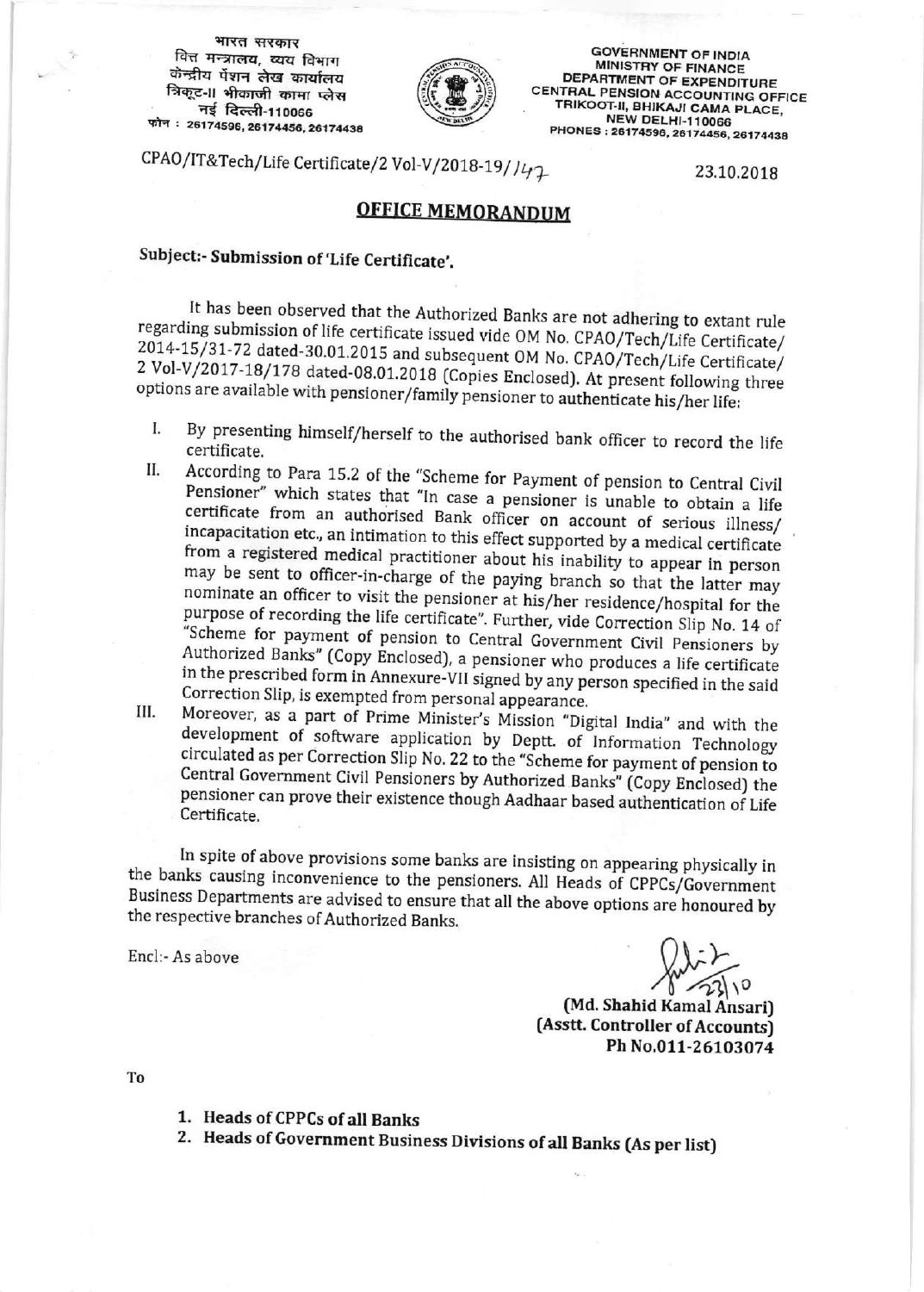### **Government of India Ministry of Finance Department of Expenditure Central Pension Accounting Office** Trikoot-II, Bhikaji Cama Place New Delhi - 110 066

No. CPAO/Tech/Life Certificate/2014-15/3 - 72

Dated

30.01.2015

### **OFFICE MEMORANDUM**

# Sub: Exemption from Physical Appearance for the Purpose of Life Certificate

Department of Pension & Pensioners' Welfare in its agenda points for the ensuing SCOVA meeting on 03.02.2015 circulated vide their O.M. No. 42/39/2014-P&PW(G) dated 27.01.2015, has raised the issue of non-adherence of extant Rules with regard to submission of Life Certificate by authorized banks. It has been reported to the Department that some bank branches are insisting on personal appearance of pensioners for submission of Life Certificate alongwith PPOs.

Attention is invited to the amendment to the "Scheme for Payment of Pension to Central  $\overline{2}$ . Government Civil Pensioners by Authorized Banks", issued vide Correction Slip No. 14. The Correction Slip No. 14 facilitates the pensioners to exempt to appear physically in the bank for the purpose of Life Certificate in November every year subject to the condition that the Life Certificate must be signed by any of the authority specified in the Correction Slip No. 14 (copy enclosed).

Moreover, as a part of Prime Minister's Mission "Digital India" and with the development. 3. of software application by Deptt. of Information Technology circulated as Correction Slip No. 22 to the "Scheme for Payment of Pension to Central Government Civil Pensioners by Authorized Banks", the pensioners can prove their existence through Aadhaar based authentication of Life Certificate.

 $4.$ In the light of above, the Pension Account Holding Branches (PAHBs) of all authorized banks may be instructed to strictly adhere to the existing norms and do not harass the pensioners/family pensioners by insisting upon presenting themselves physically in the bank if their Life Certificate is submitted duly signed by the authority specified in Correction Slip No. 14 to the "Scheme for Payment of Pension to Central Government Civil Pensioners by Authorized Banks" including Aadhaar based authentication of Life Certificate.

Encls: as above

(D.K. Saini) Sr. Accounts Officer

To

Heads of all the CPPCs of Authorized Banks (As per List)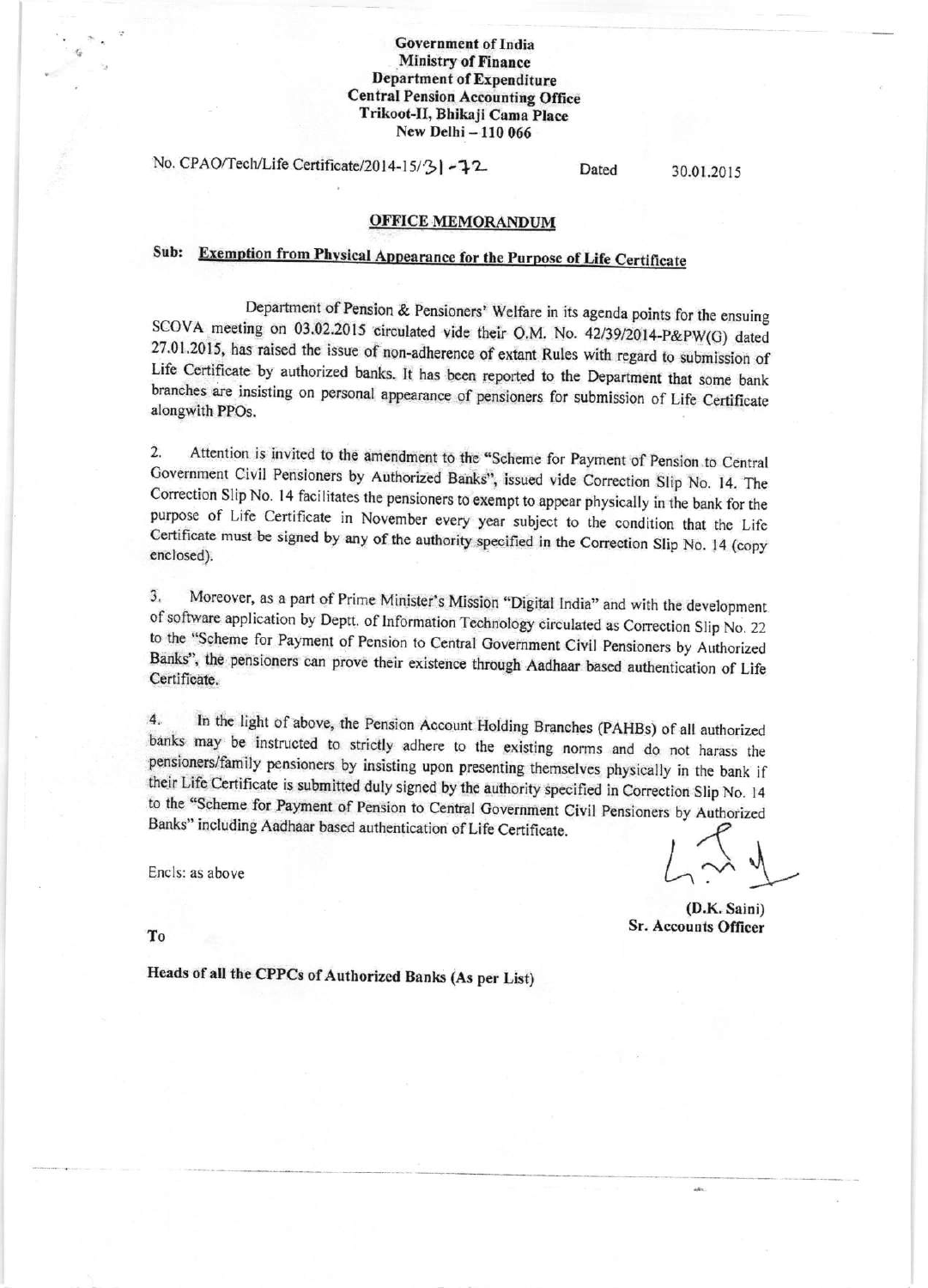भारत सरकार वित्त मन्त्रालय, व्यय विभाग केन्द्रीय पेंशन लेख कार्यालय त्रिकूट-॥ भीकाजी कामा प्लेस नई दिल्ली-110066 फोन: 26174596, 26174456, 26174438



**GOVERNMENT OF INDIA MINISTRY OF FINANCE DEPARTMENT OF EXPENDITURE** CENTRAL PENSION ACCOUNTING OFFICE TRIKOOT-II, BHIKAJI CAMA PLACE, **NEW DELHI-110066** PHONES: 26174596, 26174456, 26174438

CPAO/Tech/Life Certificate/2 Vol-V/2017-18/178

08.01.2018

## **OFFICE MEMORANDUM**

Subject:- Submission of 'Life Certificate'.

Attention is invited to this office OM No. CPAO/Tech/ Life Certificate/2014-15/31-72 dated-30.01.2015 (copy enclosed). At present following three options are available with the pensioners/family pensioners to authenticate his/her life:-

- By presenting himself/herself to the authorised bank officer to record the life  $(i)$ certificate.
- By producing a Life Certificate in the prescribed proforma signed by any of  $(ii)$ the person specified in para 15.2 of the Scheme for Payment of pension to Central Civil Pensioner (copy enclosed).
- Through Aadhaar based Biometric Authentication System.  $(iii)$

But, it has been observed that some banks are insisting to appear physically in the banks causing inconvenience to the pensioners. All Heads of CPPCs/Government Business Departments are advised to ensure that all the above options are honoured by the Authorised Banks.

Encl: - As above

(Md. Shahid Kamal Ansari) (Asstt. Controller of Accounts)

To

- 1. Heads of CPPCs of all Banks
- 2. Heads of Government Business Divisions of all Banks (As per list)

Copy for information to:-

- Sr.PPS to CGA, O/o the CGA, Mahalekha Niyantrak Bhawan, E-Block, i) General Pool Office (GPO) Complex, INA, New Delhi.
- PPS to Addl. CGA (VP), Mahalekha Niyantrak Bhawan, E-Block, General ii) Pool Office (GPO) Complex, INA, New Delhi.
- Director, DP&PW, Lok Nayak Bhawan, Khan Market, New Delhi iii) 110003.
- $iv)$ PS to CC (P), CPAO, New Delhi
- v) PA to CA, CPAO, New Delhi
- Sr. TD(NIC), CPAO, New Delhi vi)
- vii) Sr. AOs of all the Sections of CPAO.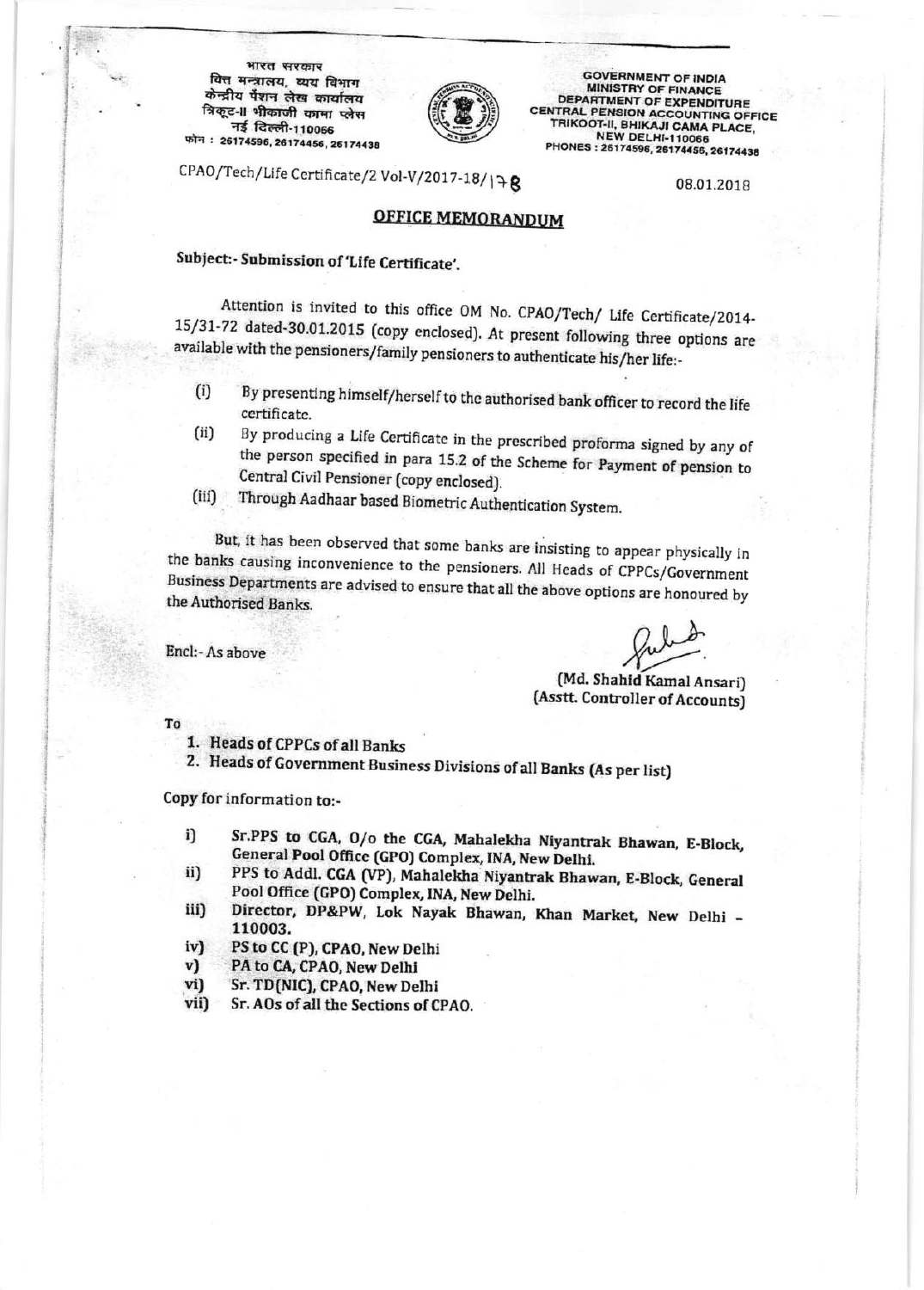#### Government of India **Ministry of Finance Department of Expenditure Central Pension Accounting Office** Trikoot II, Bhikaji Cama Place **New Delhi 110 066**

## CPAO/Tech/Grievance (LF)/10-11/533

Dt . . . . 2011

Amendment to the Scheme for Payment of Pension to Central Government Civil Pensioners by Authorized Banks (Fourth Edition, 3rd December, 2004)

## **Correction Slip No. 14**

## Addition after para 15.2 (P-11 of Scheme Booklet 4th Edition, 3rd Dec. 2004).

#### (In continuation)

A pensioner who produces a life certificate in the prescribed form in Annexure -XVII signed by any person specified hereunder, however, is exempted from personal appearance-

- $(i)$ A person exercising the powers of a Magistrate under the Criminal Procedure code;
- A Registrar or Sub-Registrar appointed under Indian Registration Act;  $(iii)$
- $(iii)$ A Gazetted Government servant;
- (iv) A Police Officer not below the rank of Sub-Inspector in -charge of a Police Station;
- (v) A Postmaster, a departmental Sub-Postmaster or an Inspector of Post Offices;
- (vi) A Class I officer of the Reserve Bank of India, an officer (including Grade II officer) of the State Bank of India or of its subsidiary;
- (vii) A pensioned Officer who, before retirement, exercised the powers of a magistrate:
- (vill) A Justice of Peace;
- (ix) A Block Development Officer, Munsif, Tehsildar or Naib Tehsildar;
- A Head of Village Panchayat, Gram Panchayat, Gaon Panchayat or an  $(x)$ Executive Committee of a Village;
- (xi) A Member of Parliament, of **State** legislatures or of legislatures of Union Territory Governments / Administrations.
- (xii) Treasury Officer.

In the case of a pensioner drawing his pension through a<br>Public Sector Bank the life certificate may be signed by an officer of a Public Sector Bank. In the case of a pensioner residing abroad and drawing his pension through any other bank included in the Second Schedule to the Reserve Bank of India Act, 1934, the life certificate may be signed by an officer of the Bank. A pensioner not resident in India in respect of whom his duly authorized agent produces a life certificate signed by a Magistrate, a Notary, a Banker or a Diplomatic Representative of India is exempted from special appearance.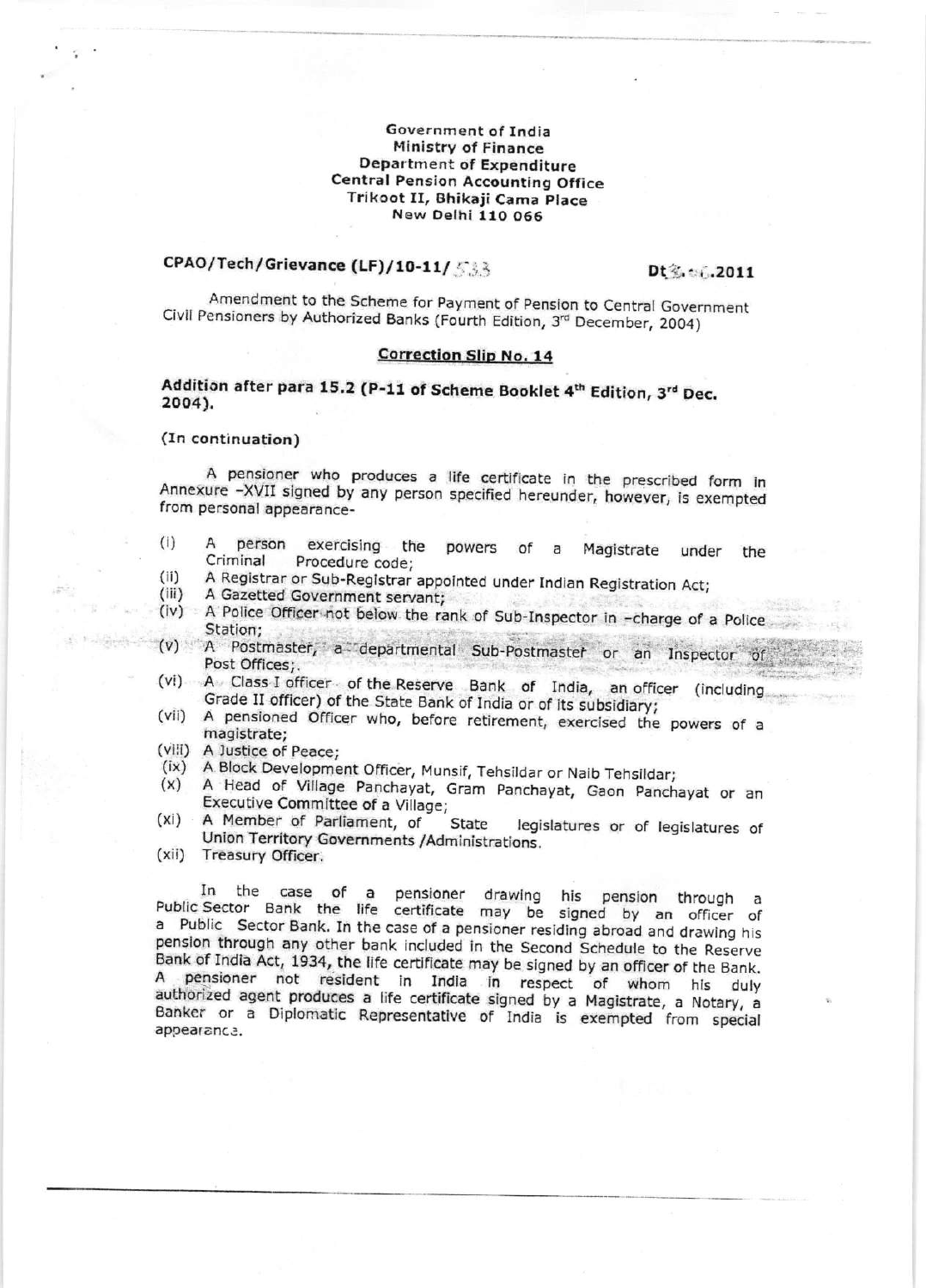Below Annexure XVII (P-44 of Scheme Booklet 4th Edition, 3rd Dec. 2004)

For "Para 15.1" read "Paras 15.1 and 15.2"

慷

(O/o CGA U.O. No. - 1(7)/CPAO/Scheme Book/2005/TA/254 dt. 28.06.2011).

## **Correction Slip No.15**

Annexure XVIII-(P-46 of Scheme Booklet 4th Edition, 3rd Dec. 2004)

Non-Employment/Re-employment Certificate. The existing Serial No. at  $(B)$  &  $(C)$  may be read as  $(A)$  &  $(B)$ .

(CGA's U.O. No.- 1(7)(1)2000/TA/377 dated 19.08.2003) & U.O. No. 1(7)/CPAO/Scheme Book/2005/TA/254 dt. 28.06.2011.

> (H.Atheli) Dy. Controller of Accounts